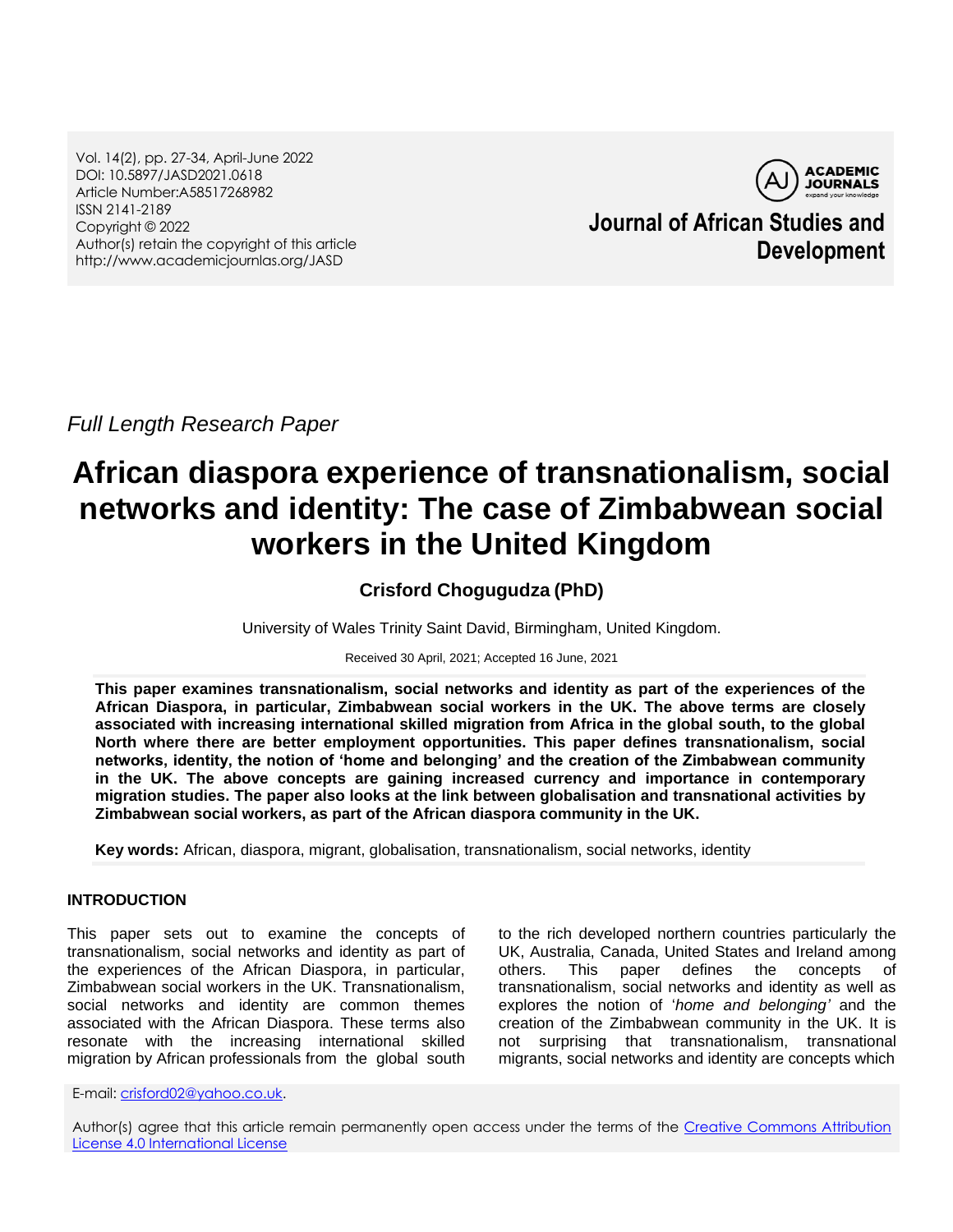are gaining increased currency and importance in contemporary migration studies, and hence the equally increasing global academic interest in them. The paper also looks at transnational activities by Zimbabwean social workers and the influence of globalisation on transnationalism and social networks among the African diaspora community in the UK (Page et al., 2009).

#### **MATERIALS AND METHODS**

The materials and methods used in this paper were informed by secondary research: reviewing and analysing existing documents on the African Diaspora and the transnational experiences of Zimbabwean social workers living and working in the UK**.**

#### **Defining the concept of transnationalism**

The term 'transnationalism' is a relatively new phenomenon that encapsulates the involvement of immigrants in the social, political, cultural and economic lives of their countries of their origin. This is made easier by modern communication technologies. Vertovec, 2001 and Waters (2003) contend that not all immigrant groups are affected by the same factors and that significant differences exist in the nature and extent of transnational activities they are involved in.

Portes (2007) argues that the better educated and more established immigrants are, the more likely they engage in transnational activities. The above appears to apply to Zimbabwean social workers in the UK, as they are part of the better-educated and increasingly more established African diaspora in the UK. Mbiba (2005) contend that the Zimbabwean diaspora community in the UK is dominated by highly educated and experienced females, who are mostly employed in the health care sector.

Glick Schiller et al. (1992) argue that transnationalism is an unavoidable product of the world economic system involved in the facilitation of the process of globalisation. Migrants are an important part of the above system, which is influenced by cultural flows that are part of the globalisation process where social relations are a crucial element. In addition to transnationalism, there are relevant concepts of social networks and identity, two concepts considered pivotal to the social and professional assimilation of Zimbabwean social workers into the wider English society. The above form part of the wider migration trajectories of Zimbabwean social workers as highlighted by Chogugudza (2018) and Tinarwo (2011). They defined in their own words what they believed was transnationalism and relate it to their social work experiences including knowledge and skills transfer processes. Their analysis of data regarding their research participants reflects very strongly, a connection between transnationalism, social networks, identity and the day-to-day living, work and choices as skilled overseas social work migrants in the UK. Most of their research participants broadly embraced the fact that transnationalism, social networks and identity were extremely critical to their migration experiences since their initial arrival in the UK up to this date.

Research into existing literature reveals that transnationalism is intrinsically linked to social or transnational networks. According to Gurak and Caces (1992: 154) these networks are both institutional and associational as well linked to family and kinship. They serve as "networks of adaptive assistance to recent migrants … insulating migrants from the destination society" (Gurak and Caces, 1992: 154).

#### **Social networks**

Poros (2011) describes Social Networks as a much broader and cumbersome phenomenon which encompasses in part, kinship networks. Social networks are the main dependent of any migrant"s ability to choose their final destination as well as access employment, accommodation, business enterprise and even participating in the development of their country of origin. In source countries, their economic activity as regards cumulative brain drain and foreign remittances received by the family, friends, and other wider relationships are impacted by migrant networks.

The contacts that the migrants create in their country of origin and settlement and in other geographical spaces in general, define their migrant networks. These often comprise in transit contacts and those in third countries in which they have no residence claim. During their migration journeys, there are mixtures of individuals in the migrants" networks who potentially impact their migration trajectories. Additionally, Snel et al. [\(2020\)](https://www.tandfonline.com/doi/full/10.1080/1369183X.2020.1804195) argue that transnational social networks do encompass other critical actors constituting the so-called "migration industry" such as civil society representatives, human traffickers, international organisations, law enforcement agents among others (Hernández-León, [2013\)](https://www.tandfonline.com/doi/full/10.1080/1369183X.2020.1804195).

Many in the African diaspora, including Zimbabwean social workers in the UK, believe that transnationalism and social networks are at the core of their migration trajectory and should be accepted as such. For some, social networks are a vital form of support for their social and professional integration in the UK without which their lives would be potentially dysfunctional. Transnationalism and social networks they believe have become vital parts of the migration stories of many among the African diaspora working and living in the UK. This is evidenced by the importance they place on cross border connections, social networks and significance of the feelings of home, alien identity and strong sense of belonging. Some migrants have called themselves inbetweeners, which means they float between home in Zimbabwe and their residence in the UK.

Massey et al. (1993) define migrant networks as "sets of interpersonal ties that connect migrants, former migrants, and nonmigrants in origin and destination areas through ties of kinship, friendship, and shared community origin". Key to the social network theory is the existence of interpersonal links and how they are linked to the provision of information and services. Potential migrants have a connection to networks through family relatives and friends as well as community networks. Most of them use social media as a way of reconnecting with friends and relatives in the sending country. Further, the use of social media has transformed the way the Zimbabwean social workers like other Diasporas in the UK communicate with their loved ones in Zimbabwe.

It is believed the use of social media strengthens the bonding of migrants and the way they share information. This may strengthen a migrant's ability to withstand the challenges of migration. This, therefore, controversially means that social media may lead to potential migrants becoming less dependent on the powerful traditional migrant networks for facilitating the migration trajectories and for integrating in the host country (IMI Working Papers Series 2012). Transnational migration networks play a critical role in determining migration decisions. Transnational linkages or connections have played a pivotal role in the migration trajectories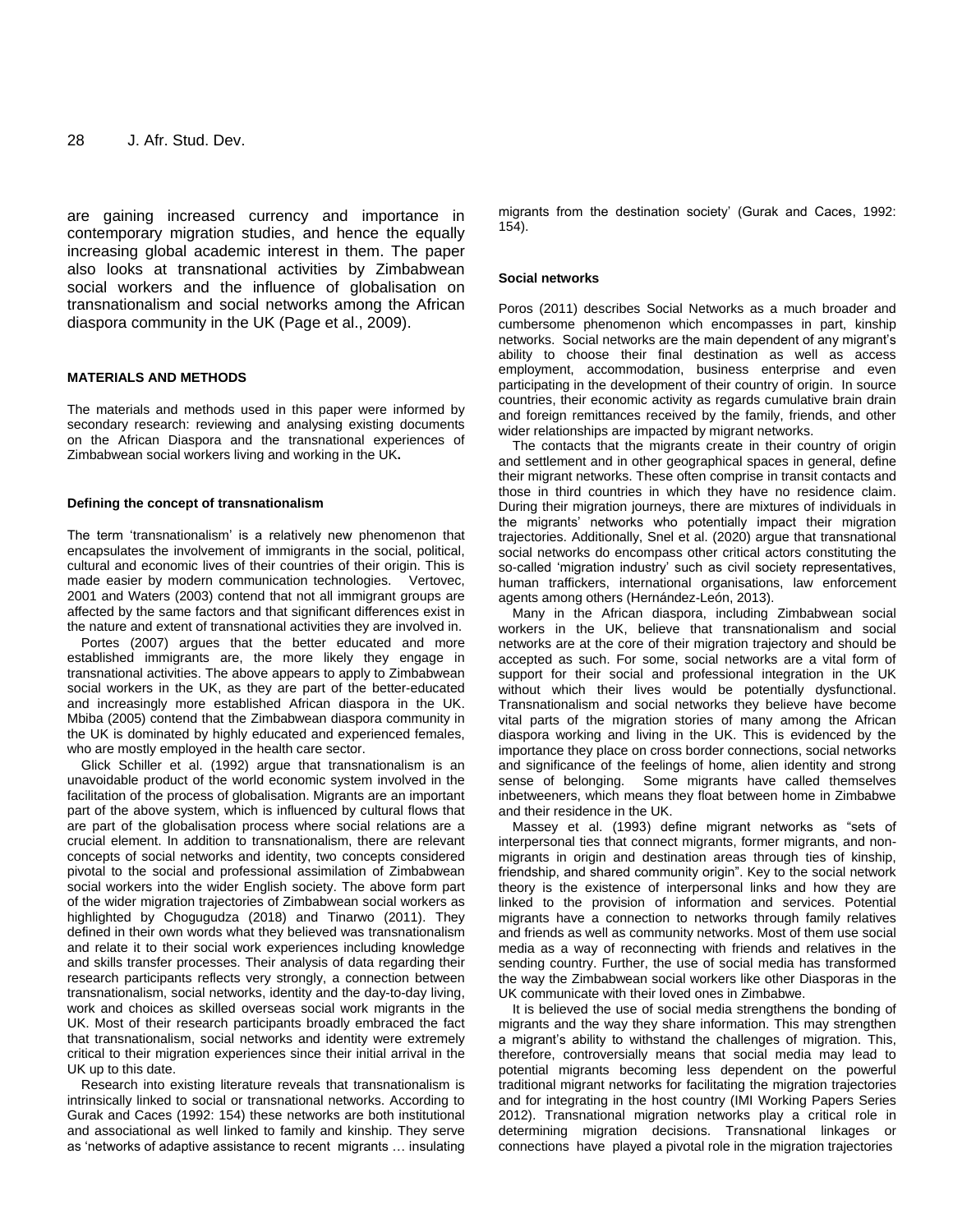of many African Diaspora communities in the UK including Zimbabwean social workers. The dynamics of migrant cross-border engagements encompass a range of activities including but not limited to remittance sending, social networks, economic relationships, cultural practices, and political participation. In turn, the origin and the depth of the transnational ties that migrants maintain with both the sending and receiving communities can determine the creation and success of social groups like hometown associations (Andrade-Eekhoff, 2003).

Social networks provide guidance to migrants when exploring specific places and occupations. The local histories of migration, national conditions and communal socio-cultural traits often determine the nature of networks used by migrants and these often differ (Shah and Menon, 1999).

It can also be argued that the quality and scope of social networks, which principally determine whether they become a source of social capital, differ not only between the migrants and also among the migrants themselves depending on a number of factors including areas of interest and location of the networks. This is relevant to most migrants, including members of the African Diaspora whose networks are usually confined in certain parts of major cities in the UK.

Both concepts of transnationalism and social networks are linked to the notion of home and belonging, which affects most in the African diaspora, who claim to be linked to the African motherland through their *umbilical code*.

#### **The notion of 'home' and 'belonging'**

The notion of home and belonging is of sentimental value to most African migrants in the UK including Zimbabwean social workers. The wider Zimbabwean diaspora have always connected with country of origin as well as maintained family networks abroad from the first day they set foot in the UK. They consider this link as indispensable and necessary in keeping themselves in touch with their people and culture, hence the emphasis on identity and belonging. There is also a common view that the more the Diasporas feel discriminated and prejudiced in the UK, the more their feelings of belonging to their homeland firm up. The notion of "home" therefore becomes central to the concept of transnationalism. The transnational links are generally more frequent and stronger during the initial days of the Diasporas taking up post in their destination country, as they feel pressured and anxious to maintain contact with their relatives and families back home.

The "home is best mentality" has strongly kept the African migrants" connections between home in the diaspora and home as in country of origin, which is Zimbabwe in the case of Zimbabwean social workers. The lack of strong ties with the wider British society makes the African migrants feel more connected to their homeland. However, the same cannot be said of their children some of whom were born and grew up in the UK and are essentially secondgeneration Zimbabweans, with a comparatively weaker connection to the homeland than their parents.

The idea of "home" is seen as where they were born and spent the greater part of their lives in, a place where their umbilical code is buried. However, the UK is perceived by Zimbabwean social workers as their temporary and yet important home, away from "home" which they consider as two very distinct locations. The idea of one living in a country different from one"s place of birth renders the concept of home for transnationals a contested area. It is not

uncommon for African migrants in Europe to consistently refer to their country of origin as home even when it is clear they have no intention of returning home in the near to long term future. The notion of home invokes some elements of sentimentalism for most African transnationals. Through transnationalism, many have continued to keep closely in touch with their families in Zimbabwe through a host of forums such as membership to churches" burial societies, village, provincial associations, alumni's and professional associations.

Salih (2002) contends that transnationalism has vindicated the notion that migrants are no longer subject to the entrapment between either assimilation or nostalgia and the "myth of return". Arguably, migrants can construct their lives across borders, participating in transnational activities which enable them to maintain membership in both their host country and their homeland. Many amongst the African diaspora often talk about how good things were back home when they were growing up compared to now. The above clearly shows how nostalgic they have become the longer they stay away from their homeland.

Many in the African diaspora including some Zimbabwean social workers in the UK have established ties with Universities and Colleges in their home country where they are involved in charitable and alumni activities. Communication is usually via Zoom, Microsoft Teams Cisco Webex, and Skype and in person where possible, to keep themselves abreast with what is happening in Zimbabwe.

#### **THE CONCEPT OF IDENTITY**

Identity is closely linked to transnationalism and social networks in the wider migration process. The psychologist Erickson first brought the term "identity" to its initial prominence (Erikson, 1968). While Erikson perceives the concept of identity as associated with personhood with sameness, other scholars stress the peculiarity of the characteristics which differentiate a person from others or humankind in general (Baumeister, 1986; Brewer, 1991, 1993; Rouse, 1995). Barth (1969) sees identity through the lens of boundaries. Boundaries often have clearly defined psychological, cultural, social or political connotations and include some people as members of a group to the exclusion of others. This perspective contends that social or cultural identity cannot be explained through fixed categories or unchanging phenotypical practices. Barth (1969) argues that identity is dynamic in its characteristics, practices, symbols and traditions and can change due to its interaction with the physical, social, cultural, economic and political environment. Barth (1969) emphasises more on the existence of boundaries between the own group and other groups as opposed to the characteristics of identity.

Identity is seen as critical part of the transnational behaviour of migrants. Vertovec (2001) argues that the transnational networks by and large are premised on the perception that the migrants share common identity,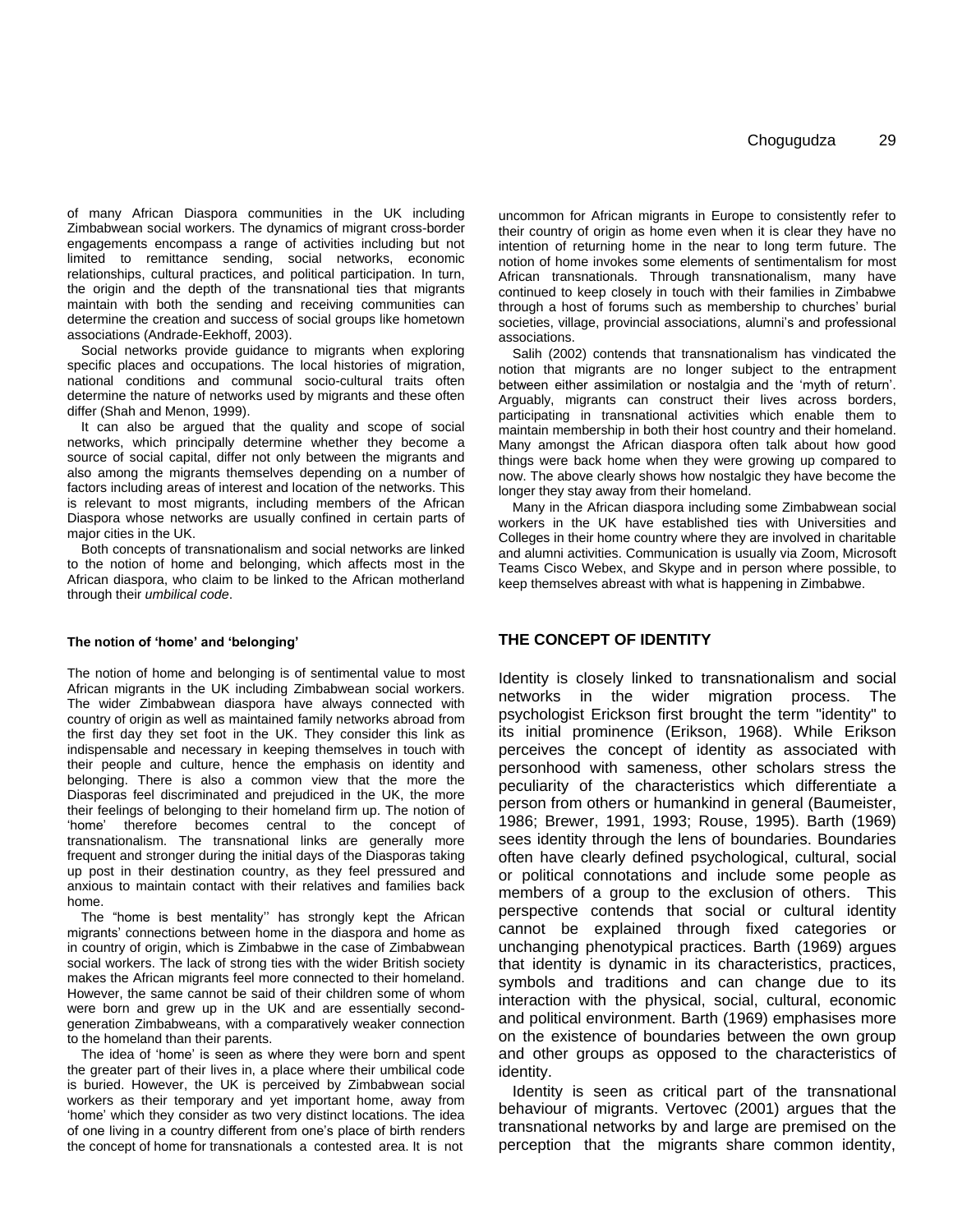usually associated with country of origin and other traits associated with it. The communication or resource exchange patterns along with participation in sociocultural and political activities of often characterise the transnational networks of migrants.

Through transnationalism, the Zimbabwean social workers in the UK perceive of distance between their homeland and host country as an obstruction to their connectedness to their families and friends abroad. Those who still maintain ties with their close families abroad are probably the most vocal in defining their transnational activities and in terms of their psychological proximity to their homeland. The sense of belonging and identity among Zimbabwean social workers in the UK is a critical feature of their lives in the diaspora. This is often bolstered by their experiences of "prejudices and discrimination" from their service users, colleagues and other professionals. The phenomenon of Identity in the diaspora is often controversial and contested. There is the confusion of dual identities on the part of migrants. There are also generational differences with regards to the sentimentality attached to the issue of dual identities. In essence, the whole issue of identity and belonging is very emotive among the African diaspora in UK.

For many in the Zimbabwean diaspora in the UK, they display a strong sense of identity and loss and need for connectedness with their mother country. Some still entertain the idea of returning to Zimbabwe and relive the life they had before moving to the UK. The distance between home and the host country creates a sense of anxiety and all sorts of nostalgia on the part of the Zimbabwean Diasporas. According to Triandafyllidou (2009), the above largely demonstrates that distance and separation from home as well as difference tend to mould and reinforce the sense of identity in immigrants.

The issue of identity is also linked to the process of integration or assimilation. Tinarwo (2011) argues that more subtle forms of integration are being used including the process of taking and passing the citizenship test before being granted British citizenship. In view of the aforementioned, it is therefore argued that *identity negotiation* is a continuous process for Zimbabwean social workers in the UK even if they decide to return to Zimbabwe on a permanent basis, albeit their homeland being politically and economically harsh to live in currently.

Identity is a crucial factor in the migration experiences of the African diaspora in the UK; it affects them at an individual personal level and at an institutional or professional level. For Zimbabwean social workers, there is a perception that they are Zimbabwean first and identify with everyone and everything Zimbabwean and second, they consider themselves as professionals, from

a foreign country who are essentially perceived as overseas workers with very little cultural links with their host society. They also identify themselves as a subethnic group having a unique *skill set* and knowledge transferrable to the UK through globalisation or other means. Therefore, for them, the relationship between transnationalism, social networks and identity, and globalisation is paramount.

Further, transnationalism and social networks without paying attention to the issue of identity are irrelevant, as identity is primarily at the nucleus of the migration debate and can be a very emotive or sensitive issue among the African migrants.

#### **CREATION OF ZIMBABWE IN AN ENGLISH SETTING**

There is evidence to suggest a growing Zimbabwean diaspora community in major urban parts of England which social workers are an important part of, and this provides them with much needed social networks and identity. This, however, needs further exploration as it is not known how many people of Zimbabwean origin were working and living in the UK. The memories associated with their connection with home are an important feature of the lives of many Zimbabweans living in the English diaspora. The growing number of Zimbabwean immigrants in the UK is creating a basis for a gradually developing Zimbabwean community in the country. Portes et al. (1999) divides transnational activities into broader categories of economic, political and sociocultural as will be discussed in the study.

#### **Transnational activities**

Bloch (2008) contends that Zimbabweans living in the UK keep consistent transnational ties of political, economic and cultural nature with those in the country of origin. Many of them participate in transnational networks of various forms. Bloch (2008), states that more research needs to be done to explore the specific and wider transnational activities of Zimbabweans based in the UK, including Zimbabwean social workers. However, many have retained some links with the home country, remotely, and effectively live dual lives.

#### **Economic activities**

Transnational economic activities form part of the lives of most Zimbabweans in the UK. Zimbabwe, a country that has endured a prolonged economic decline for more than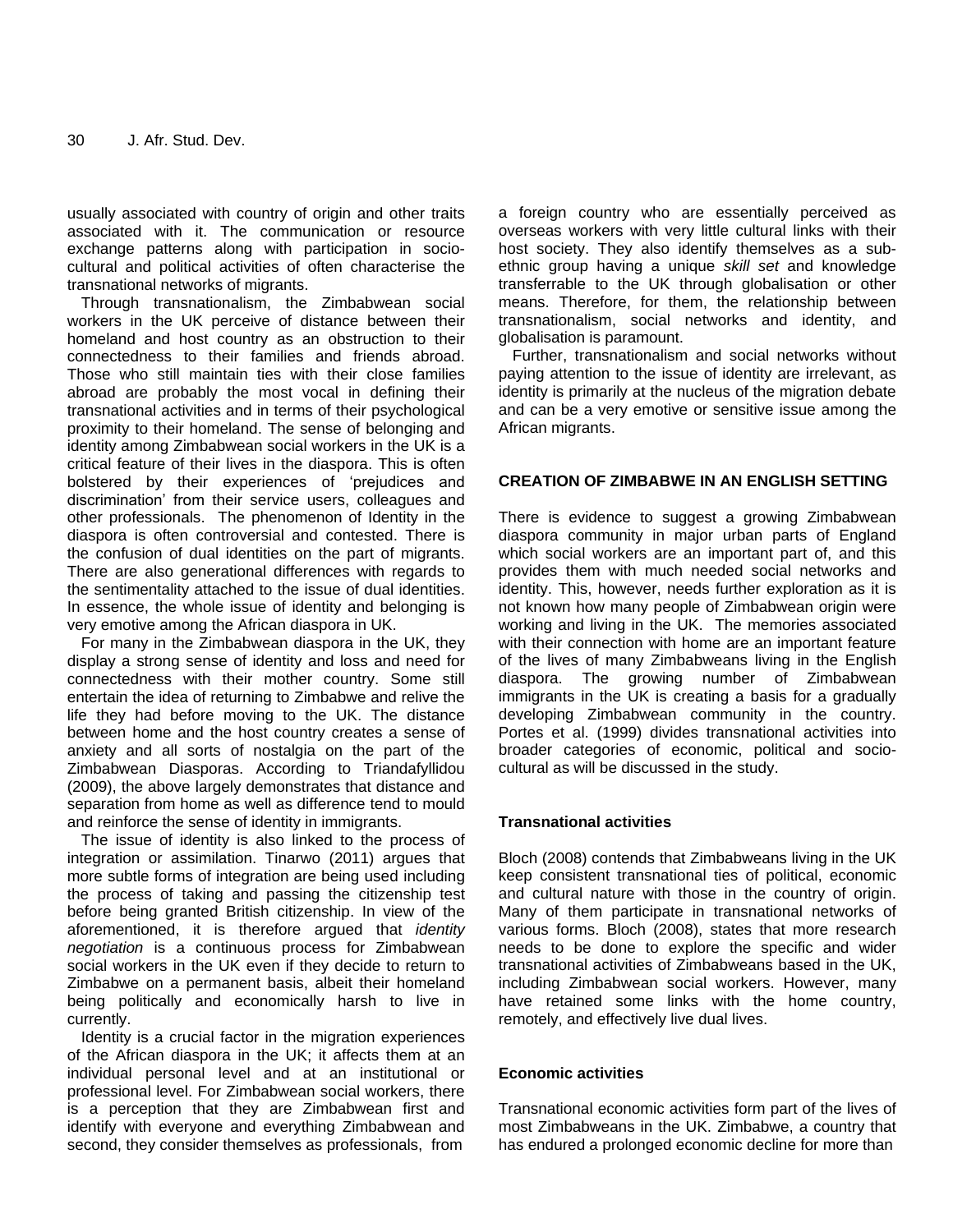two decades has been supported largely by expatriates and economic refugees across the globe including England. Zimbabweans in the diaspora including those living and working in the UK, have continued to support their families back home through remittances, which are sent through Western Union, World Remit and Money Gram.

Bloch (2008) reports that most Zimbabweans send remittances to Zimbabwe in order to alleviate the financial burden of sending school children to school and looking after their welfare in a country where the standards of living have been on a free fall in recent years. The deteriorating economy and social conditions in Zimbabwe have largely impacted on the members of the Zimbabwean diaspora in the UK who suffer from the increased pressure of maintaining their families in a faltering economy. There is a plethora of debates around the use of remittances abroad and how these are used by migrants in shaping their relationship with relatives and sometimes the state in terms of investments and contributing to the local economy. The Zimbabwean diaspora like African other migrants elsewhere in the developed world is connected in a strong way to their homeland and host country. According to Basch et al. (1994) economic remittances are closely associated with the sustenance of the social relations between the migrants and their families in their homeland. The transfer of these remittances has been transformed in terms of speed and effectiveness by the recent developments in communications technologies.

Vertovec (2003) also alludes to the easy access to cheap phone cards, WhatsApp, Facebook Messenger and Telegram as having made communicating with families abroad much easier for the wider migrant populations including the Zimbabwean diaspora in the UK. These communication methods are used to connect with loved ones back home when sending remittances or discussing family issues among other functions hence contributing to transnationalism. There is no strong evidence linking Zimbabwean professionals using remittances to efforts to initiate investment and economic development in their country of origin. Bloch (2008) contends that the remittances to Zimbabwe by the majority of disporans tend to be more on a micro level than macro level. In essence, their contribution appears to be insignificant to the development of the local economy in Zimbabwe.

Newlands and Patrick (2004) argue that the practice of sending economic remittances to family members abroad has the likely effect of reducing the rate of poverty in the interim while investing in the country of origin will be more likely to reduce poverty in the long run and for more people.

#### **Socio-cultural activities**

Chogugudza (2018) states that a sizeable number of Zimbabwean social workers in the UK were members of various Zimbabwean Diaspora organisations based in UK which have some affiliation with Zimbabwe. These include AFM and ZAOGA churches, University of Zimbabwe Alumni, Local Development Associations and Zimbabwean linked political organisations including the Movement for Democratic Change (MDC) among others. Some attend cultural activities such as the annual Zimfest celebrations and visiting musical outfits which provide them the opportunities to link with their cultural roots in a foreign country. For some, the above help them to maintain socio-cultural relevance away from "home".

Those who can travel to Zimbabwe choose to do so at certain periods or times every year. The very idea of being able to celebrate important functions with the rest of their families back home instils a strong sense of belonging in them. However, COVOD19 restrictions have impacted on travelling arrangements for many would be transnationals. At the heart of transnationalism is the cultural dimension whose power forces the Zimbabwean diasporas to reconnect with their traditions and customs back home. Culture is perceived to be mobile and transient and can be defined in the context within which it is practised or observed.

The increasing migration of Zimbabweans to the UK has also corresponded with an increase the diaspora media. According to Mano and Willems (2008) the emerging media has created a platform for interaction between the diaspora and the country of origin. The emerging media facilitate the conveyance of information and transnational ties between the diaspora and the country of origin. The diaspora media becomes an alternative voice for the often-underreported African diasporic activities in the UK.

#### **Political activities**

Most Zimbabweans in the diaspora including Zimbabwean social workers are engaged in transnational activities in a variety of ways but there is little evidence to suggest many are formally involved in transnational political activities in a significant way. Zimbabweans in the UK define transnational diaspora politics in a few different ways. Some see diaspora politics as an extension of opposition politics dominated by MDC at home in Zimbabwe and some are involved as a way of securing immigration status under the banner of political asylum. For some, it is the only way of expressing their political sentiments over the political situation in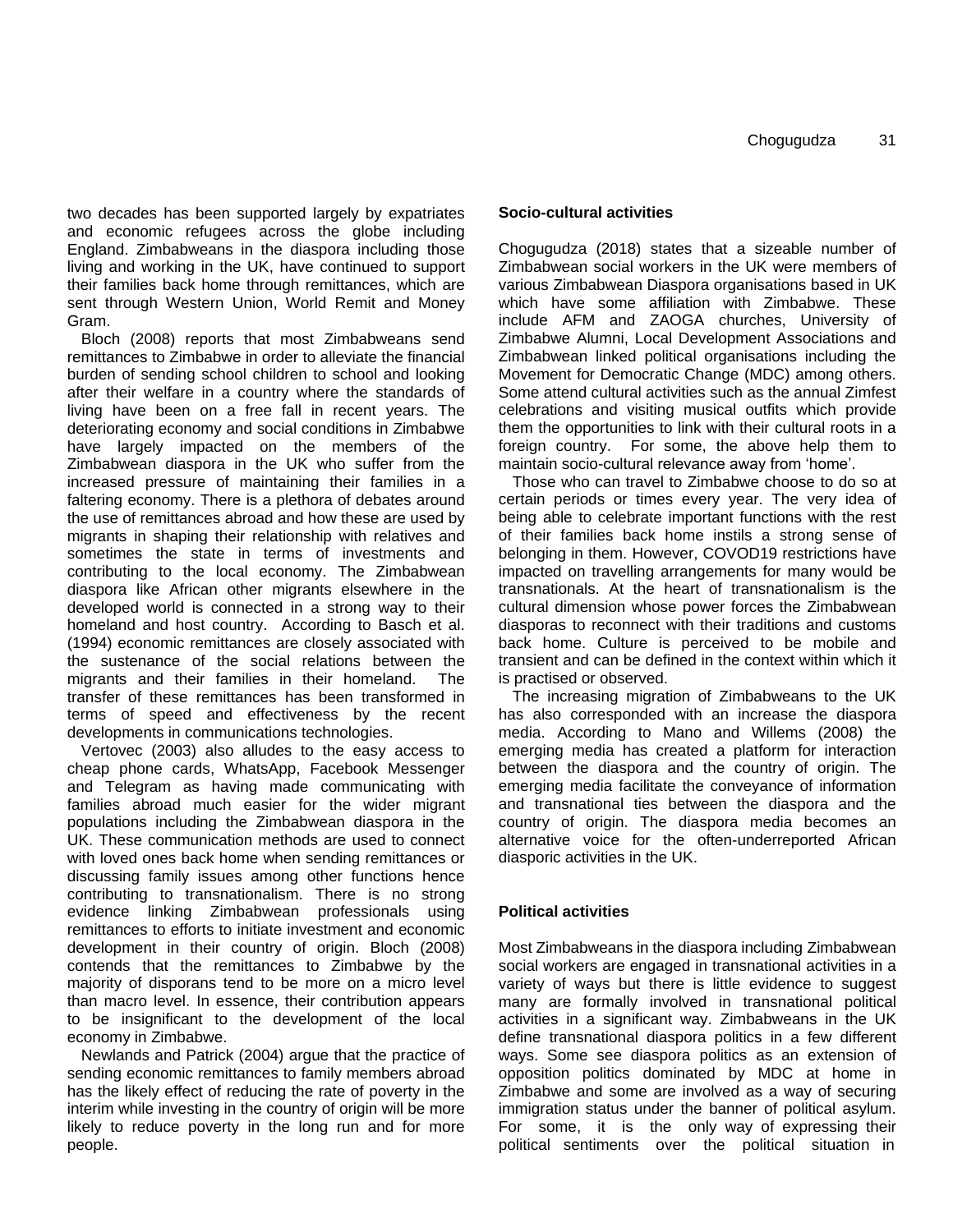Zimbabwe under the banner of free speech in the UK. Pasura (2010a) sees a very close link between lack of immigration status and transnational politics in respect of many Zimbabweans in the UK. Those who obtained British citizenship and permanent residency were too busy with their professional work activities and have little desire for involvement in political activities. The continued power struggles and disintegration of the MDC political formations has affected people"s interests in transnational politics in Zimbabwe. They believe, a fractious opposition has no chance of impacting positive change in the country hence the declining political interests among the Zimbabwean diaspora communities. For those interested and involved in politics at home, there are restrictions as to what they can do. There is also very little appetite in joining activities of the ruling Zanu (PF) party for reasons in that are in the public domain. Being active in Zanu (PF) politics in the UK is perceived by many as nothing but a farrago of absurdity.

## **Role of globalisation**

The role of globalisation in shaping modern migration cannot be underestimated. Quirke et al. (2009) contend that the advent of globalisation characterised by advances in the fields of communication and transport has led to the increase in efficient links and ties between migrants and their families and friends in their countries of origin. The improvement of ties and links between those in the diaspora and in the home country has been seen by scholars of International migration studies as transformative to the cultures, values and ways of life of migrants. African migrants like other international migrants have been equally impacted by globalisation in their transnational character and the trend continues.

Globalisation has been a major influence in the conduct of the transnational activities of many among the African diaspora in the UK and as part of their wider migration process. Inda and Rosaldo (2002) argue that although there is a close link between globalisation and transnationalism, transnationalism is the term which is mostly used when it comes to describing transnational activities involving migrants moving across international frontiers of one or more countries**.** However, some theorists describe the relationship between the above two terms in different ways**.** There is no denying the fact that globalisation brought with it faster technology and associated social media which largely affects both transnationalism and networks.

El-Ojeili and Hayden (2006) argue that the concept of globalisation can be best understood through the following four concepts which are seen as key and these

are stretched social relations, intensification of flows, increasing interpenetration and global infrastructures. These are essentially considered as the underlying formal and informal institutional arrangements required for globalized networks to operate.

Globalisation in essence, is seen as a facilitator for migration and through rapid advances in communications and information technology, rise in the use of social media and the decline in travel costs, globalisation has enabled many African migrants to "keep in contact" with their homelands and to establish lasting links with transnational networks, which are seen as crucial for their survival away from home.

IOM (2010) states that globalisation has in essence influenced the transnational perspective on migration. Globalisation forces have improved the connectivity of migrants to two or more realities across national borders. They believe globalisation has through its multiple characteristics and dynamism strengthened the connections of migrants to places abroad. It is also crucial to highlight the effects of globalisation on the concepts of transnationalism, social networks and Identity and this also affects Zimbabwean social workers living and working in the UK whose migration journeys were heavily influenced by political, economic and technological globalisation. Globalisation continues to impact on the migration trajectories and transnational character of the African diaspora in general long after they have settled in their host country.

Globalisation is very much linked to the migration of African professionals from the continent to the UK. These African professionals include social workers recruited from Zimbabwe. Globalisation has both facilitated the migration process from Africa to the UK and play a central role in their transnational activities using various internet technologies. The use of social media as a form of technological globalisation has inevitably aided the Zimbabwean social workers in maintaining ties with their homeland as transnationals living and working in the UK.

### **Conclusion**

Whilst the issues of transnationalism, identity and social networks appear to be mostly associated with the mainstream migration and social capital studies, it is important to state that all forms of migration, including that of skilled professionals and unskilled labourers, are inevitably affected by the above concepts. There is not much research available on transnationalism, social networks, identity and globalisation in relation to social worker migration, especially from Zimbabwe, an area that requires further exploration. Transnationalism, identity,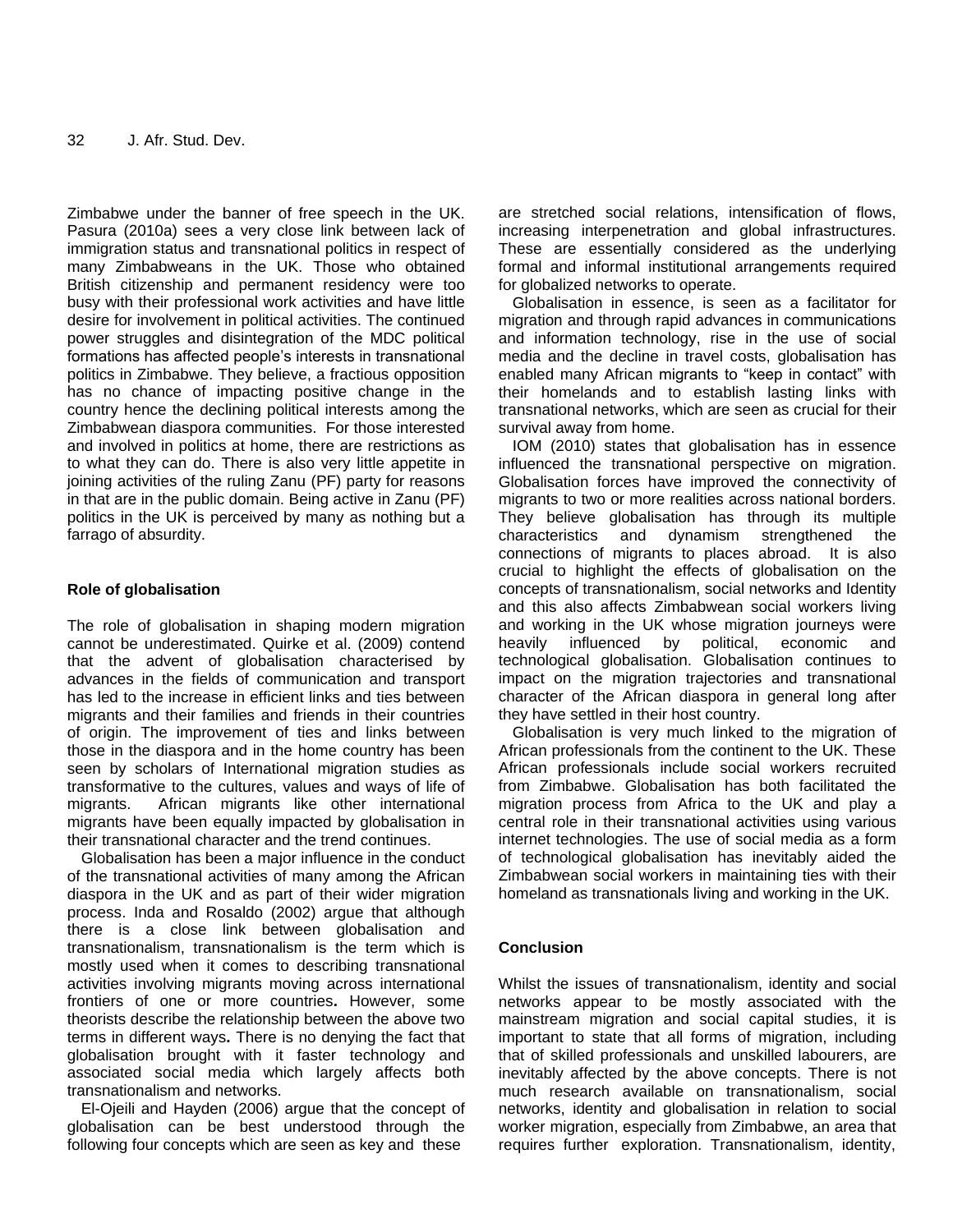and social networks are relevant and significant facets of the migration journeys to the UK experienced by Zimbabwean social workers among the African diaspora. The above concepts continue to influence African migration to the UK, before and after arriving in the destination country. Globalisation also features prominently in the current debates of transnationalism, identity and social networks among the African diaspora in the UK. The issue of home and sense of belonging is also an important sentimental issue for many in the African diaspora. Although there is widely accepted research on transnational social networks of the African Diaspora in general, not much is known regarding the synergies between transitional social networks and the unique individual migration stories, right from the inception of their journeys to the stage of settlement in their final destination countries. This according to several immigration theorists is mainly due to the absence of longitudinal data on migrants from the time they leave their country of origin throughout their migration journey up to the settlement period. Transnationalism, identities and social networks regarding the African diaspora in general is an important area of study, which continues to attract increasing academic and research interest. Transnationalism by the African diaspora was relevant in the last few decades, is relevant today and will continue to be relevant in the future. Transnationalism is therefore considered a significant factor in the process of global migration management. In essence, the positive and negative transnational practices help to inform contemporary research and academic discourse on African migration trends in the West.

#### **CONFLICT OF INTERESTS**

The author has not declared any conflict of interests.

#### **REFERENCES**

- Andrade-Eekhoff K (2003). Globalization of the periphery: The Challenges of transnational migration for local development in Central America", El Salvador, FLACSO.
- Barth F (1969). Ethnic groups and boundaries: The social organization of cultural difference. Bergen-Oslo: Universitets Forlaget/London: George Allen & Unwin.
- Basch L, Glick-Schiller N, Szanton Blanc C (1994). Nations Unbound: Transnational Projects, Postcolonial Predicaments and Deterritorialized Nation-States. New York: Gordon and Breach.
- Baumeister RF (1986). Identity: Cultural change and the struggle for the self. New York: Oxford University Press.
- Bloch A (2008). Zimbabweans in Britain: Transnational activities and capabilities. Journal of Ethnic and Migration Studies 34(2):287-305.
- Brewer MB (1991). The social self: On being the same and different at the same time. Personality and Social Psychology Bulletin 17(5):475-

482.

- Brewer M (1993). Social identity, distinctiveness, and in-group homogeneity. Social Cognition 11(1):150-164.
- Chogugudza C (2018). Transferring knowledge and skills across international frontiers: The experiences of overseas Zimbabwean social workers in England. Ph.D., Royal Holloway, University of London.
- El-Ojeili C, Hayden P (2006). Critical Theories of Globalisation. London, Palgrave, MacMillan.
- Erikson EH (1968). Identity: Youth and crisis. New York: Norton.
- Inda JX, Rosaldo R (2002). Introduction: A World in motion. In: J. Inda, & R. Rosaldo (Eds.), The Anthropology of Globalization: A Reader (pp. 1-34). Wiley-Blackwell.
- Glick Schiller, Basch NL, Blanc-Szanton C (1992). Towards a transnational perspective on Migration, New York: New York Academy of Sciences.
- Gurak D, Caces FE (1992). Migration networks and the shaping of migration systems, In: M. Kritz., L. Lim, H. Zlotnik (eds.), International Migration Systems: A Global Approach. Oxford: Clarendon Press.
- Hernández-León R. (2013). Conceptualizing the migration industry. In The Migration Industry and the Commercialization of International Migration, edited by T. Gammeltoft-Hansen, and N.Nyberg Sorensen, pp. 42-62. London: Routledge.
- IOM (2010). International Dialogue on Migration Intersessional workshop on migration and transnationalism: Opportunities and<br>challenges 19-10 challenges https://www.iom.int/jahia/webdav/shared/shared/mainsite/microsites/I
- DM/workshops/migration\_and\_transnationalism\_030910/background \_paper\_en.pdf
- Mano W, Willems W (2008). Emerging Communities, Emerging Media: The Case of a Zimbabwean Nurse in the British Big Brother Show. Critical Arts: A South-North Journal of Cultural and Media Studies 22(1):101-128.
- Massey DS, Arango J, Hugo G, Kouaouci A, Pellegrino A, Taylor JE (1993). Theories of International Migration: A Review and Appraisal'. Population and Development Review 19(3):431-66.
- Mbiba B (2005). Zimbabwe's Global Citizens in ''Harare North'': Some observations. In: M. Palmberg and R. Primorac (eds), Skinning the Skunk— Facing Zimbabwean Futures. Uppsala: Nordiska Afrikainstitutet. pp. 26-38.
- Newland K, Patrick E (2004). Beyond remittances: The role of Diaspora in poverty reduction in their countries of origin. Washington, D.C.: Migration **Policy** Policy **Institute.**

www.livelihoods.org/hot\_topics/docs/MPIDiaspora.doc.

- Page B, Mercer C, Evans M (2009). Introduction: African transnationalisms and diaspora networks: Global Networks 9(2):137- 140.
- Pasura D (2010a). Zimbabwean transnational diaspora politics in Britain. In: McGregor, J.and Primorac, R. (eds.). Zimbabwe's New Diaspora: Displacement and the Cultural Politics of Survival, Oxford: New York: Berghahn Books.
- Poros M (2011). Migrant Social networks: Vehicles for Migration, Integration, and and Development https://www.migrationpolicy.org/article/migrant-social-networksvehicles-migration-integration-and-development
- Portes A. (2007). Migration, development, and segmented assimilation: A Conceptual review of the evidence, Annals of the American Academy of Political and Social Science 610 (1):73-97.
- Portes A, Guarnizo LE, Landolt P (1999). The study of transnationalism: Pitfalls and promise of an emergent research field. Ethnic and Racial Studies 22(2):217-237.
- Quirke E, Potter RB, Conway B (2009). Transnationalism and the Second-Generation Caribbean Community in Britain. University of Reading, Department of Geography, United Kingdom: Geographical Paper No, 187.
- Rouse R (1995). Questions of identity: Personhood and collectivity in